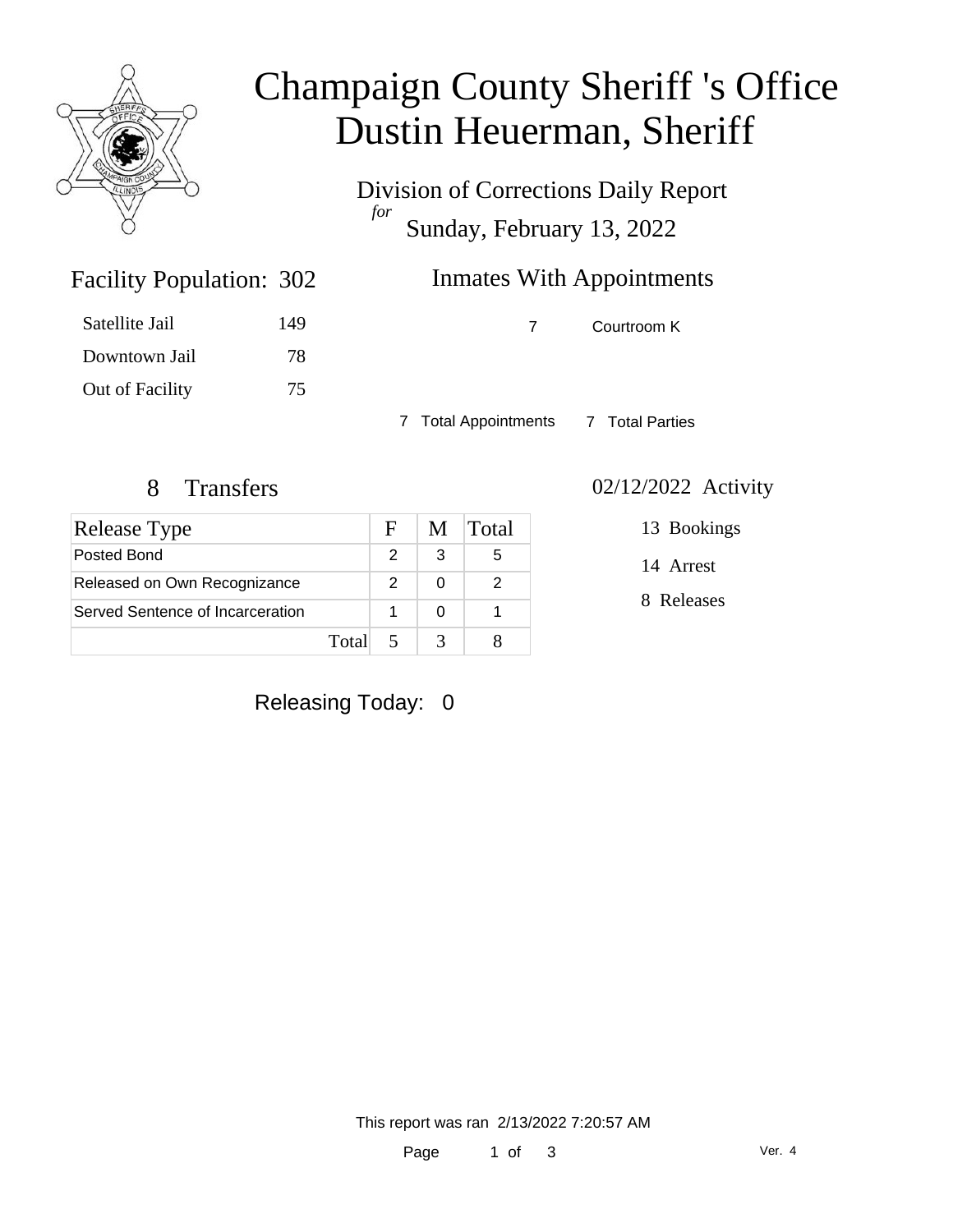

# Champaign County Sheriff 's Office Dustin Heuerman, Sheriff

Division of Corrections Daily Report *for* Sunday, February 13, 2022

#### Custody Status Count

- Direct Criminal Contempt 1
- Electronic Home Dentention 13
	- Felony Arraignment 12
	- Felony Pre-Sentence 7
		- Felony Pre-Trial 209
	- Felony Pre-Trial DUI 3
	- Felony Sentenced CCSO 4
	- Felony Sentenced IDOC 39
		- Hold Other 1
	- Misdemeanor Arraignment 2
		- Misdemeanor Pre-Trial 3
			- Petition to Revoke 2
			- Remanded to DHS 5
		- Traffic Sentenced CCSO 1
			- Total 302

This report was ran 2/13/2022 7:20:57 AM